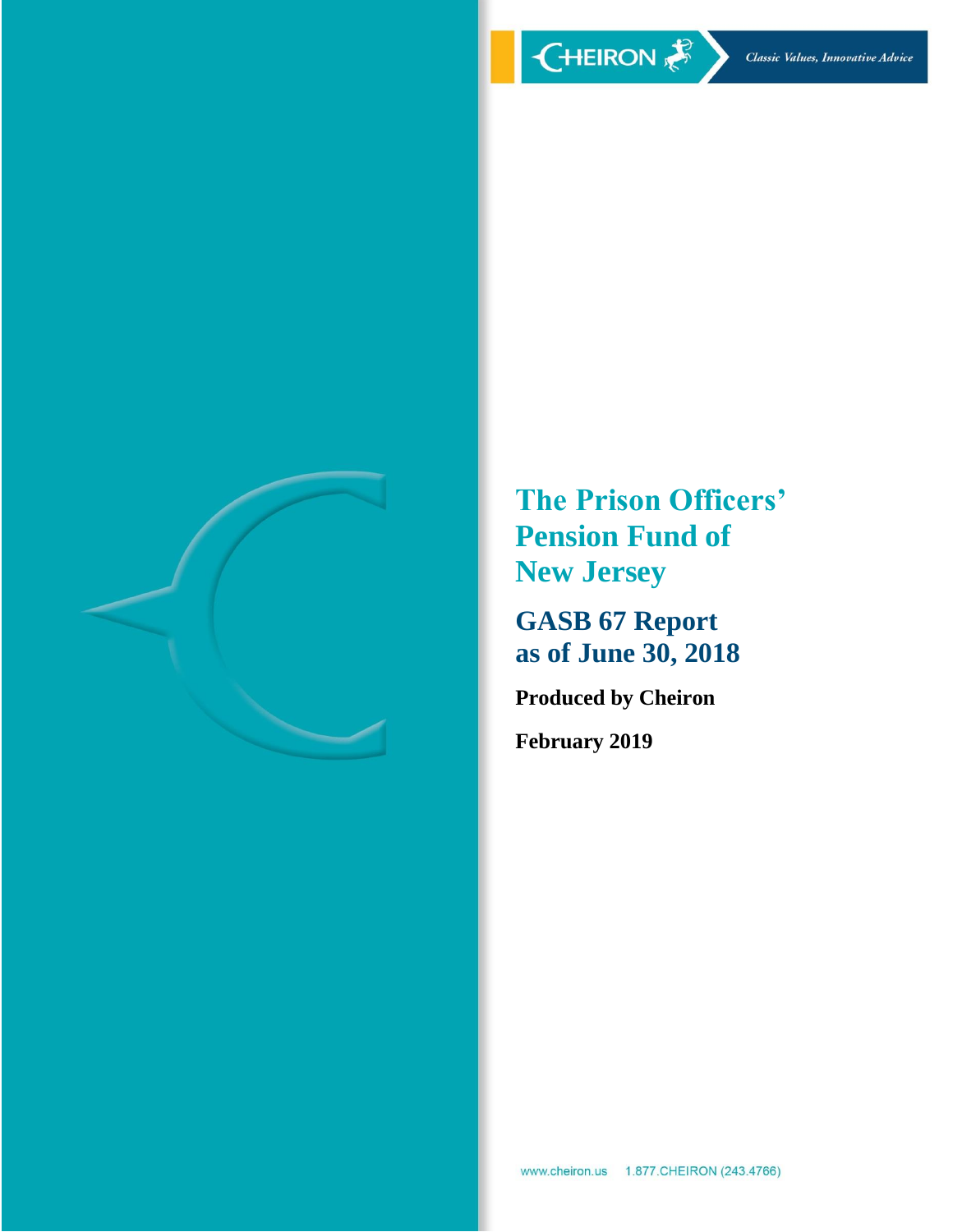# **TABLE OF CONTENTS**

| <b>Section</b>                  | <u>Page</u> |
|---------------------------------|-------------|
| Section I                       |             |
| <b>Section II</b>               |             |
| Section III                     |             |
| Section IV                      |             |
| Section V                       |             |
| Section VI                      |             |
| <i><u><b>Appendices</b></u></i> |             |
|                                 |             |
|                                 |             |
| Appendix C                      |             |
| Appendix D                      |             |

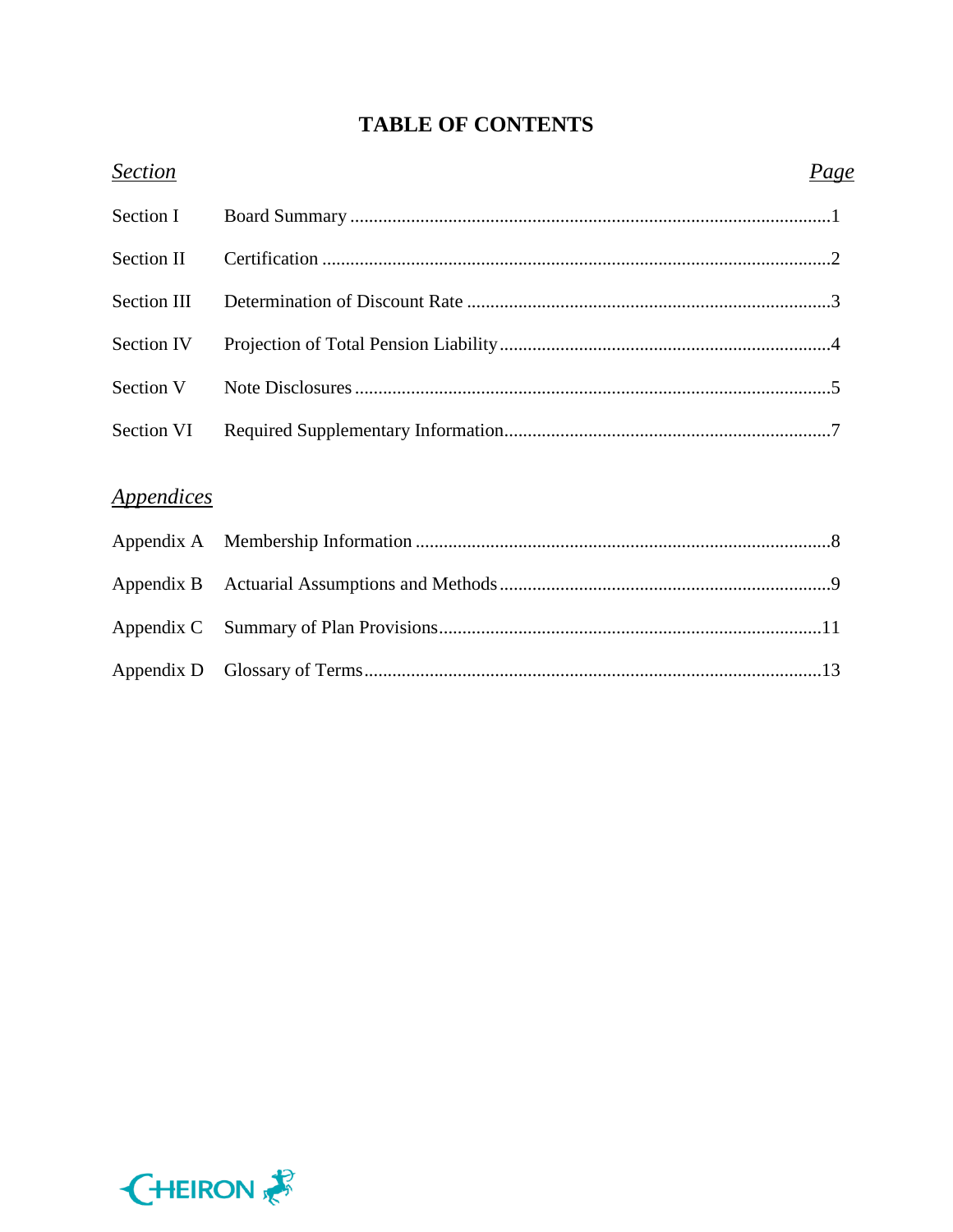## **SECTION I – BOARD SUMMARY**

The purpose of this report is to provide accounting and financial disclosure information under Government Accounting Standards Board Statement 67 for the Prison Officers' Pension Fund of New Jersey. This information includes:

- Projection of the Total Pension Liability from the valuation date to the measurement date,
- Calculation of the Net Pension Liability at the discount rate as well as discount rates 1% higher and lower than the discount rate, and
- Changes in the Net Pension Liability.

# **Highlights**

The reporting date for the Prison Officers' Pension Fund of New Jersey (POPF) is June 30, 2018. Measurements as of the reporting date are based on the fair value of assets as of June 30, 2018 and the Total Pension Liability as of the valuation date, July 1, 2017, updated to June 30, 2018. There was a change in assumptions as the discount rate used to measure the Total Pension Liability was changed as of the measurement date. We are not aware of any other significant events between the valuation date and the measurement date so the update procedures only included the addition of service cost and interest cost offset by actual benefit payments and an adjustment to reflect the change in discount rate.

The June 30, 2017 values shown in this report are based on the prior actuary's GASB report.

| <b>Table I-1</b><br><b>Summary of Results</b>                        |    |                             |    |                          |
|----------------------------------------------------------------------|----|-----------------------------|----|--------------------------|
| <b>Measurement Date</b>                                              |    | 6/30/2018                   |    | 6/30/2017                |
| <b>Total Pension Liability</b><br><b>Plan Fiduciary Net Position</b> | \$ | 5,263,321 \$<br>(5,223,456) |    | 6,477,263<br>(5,620,868) |
| Net Pension Liability                                                |    | 39,865                      | -S | 856,395                  |

The following table provides a summary of the key results during this reporting period.

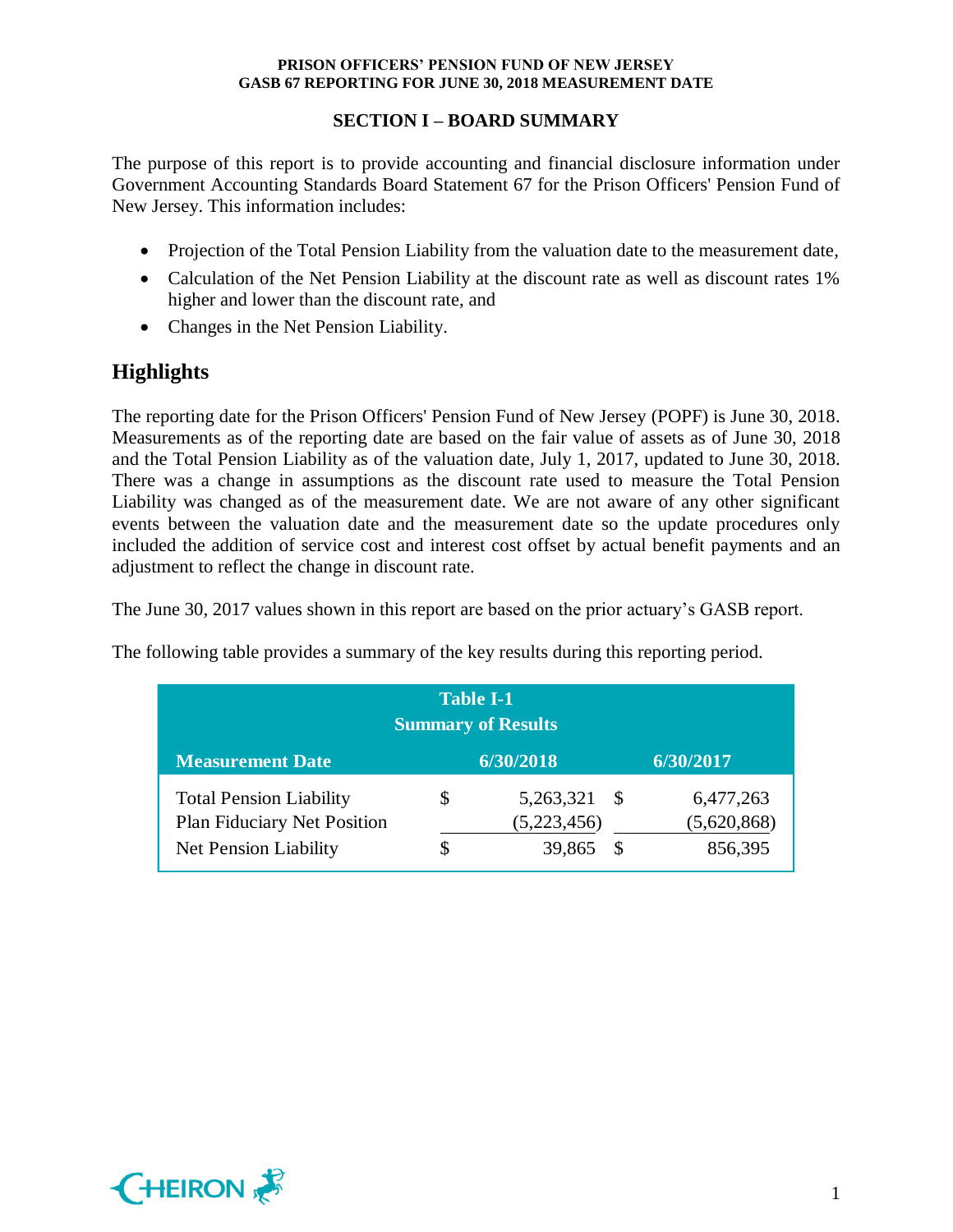#### **SECTION II – CERTIFICATION**

The purpose of this report is to provide accounting and financial reporting information under GASB 67 for the Prison Officers' Pension Fund of New Jersey (POPF). This report is for the use of POPF, the Division of Pensions and Benefits and their auditors in preparing financial reports in accordance with applicable law and accounting requirements. This report is not appropriate for other purposes, including the measurement of funding requirements for POPF and estimating the price to settle POPF's obligations.

In preparing our report, we relied on information (some oral and some written) supplied by the Division of Pensions and Benefits. This information includes, but is not limited to, the plan provisions, employee data, and financial information. We performed an informal examination of the obvious characteristics of the data for reasonableness and consistency in accordance with Actuarial Standard of Practice No. 23.

Future actuarial measurements may differ significantly from the current measurements due to such factors as the following: plan experience differing from that anticipated by the economic or demographic assumptions; changes in economic or demographic assumptions; and changes in plan provisions or applicable law.

For purposes of this report, the calculation of the Total Pension Liability was based on the prior actuary's demographic assumptions. While we consider these assumptions to be generally reasonable, we have not yet performed our own actuarial experience study.

The 5% funding long-term rate of return is based on the prior actuary's assumptions. We have not yet performed our own actuarial experience study to determine the reasonableness of this assumption. Additionally, this assumption is not used in the calculations provided in this report. Beginning with the fiscal year ending June 30, 2016, the State prescribed the use of an expected long-term rate of return based on the Bond Buyer GO 20-Bond Municipal Bond Index for GASB 67 purposes in lieu of the 5.00% long-term rate of return used for funding. Therefore, in determining the Total Pension Liability as of June 30, 2018, a discount rate of 3.87% was applied to all periods of projected benefit payments.

To the best of our knowledge, this report and its contents have been prepared in accordance with generally recognized and accepted actuarial principles and practices that are consistent with the Code of Professional Conduct and applicable Actuarial Standards of Practice set out by the Actuarial Standards Board. Furthermore, as credentialed actuaries, we meet the Qualification Standards of the American Academy of Actuaries to render the opinion contained in this report. This report does not address any contractual or legal issues. We are not attorneys and our firm does not provide any legal services or advice.

This report was prepared for POPF for the purposes described herein and for the use by the plan auditor in completing an audit related to the matters herein. Other users of this report are not intended users as defined in the Actuarial Standards of Practice, and Cheiron assumes no duty or liability to any other user.

Janet Cranna, FSA, FCA, MAAA, EA Anu Patel, FSA, MAAA, EA Principal Consulting Actuary Principal Consulting Actuary

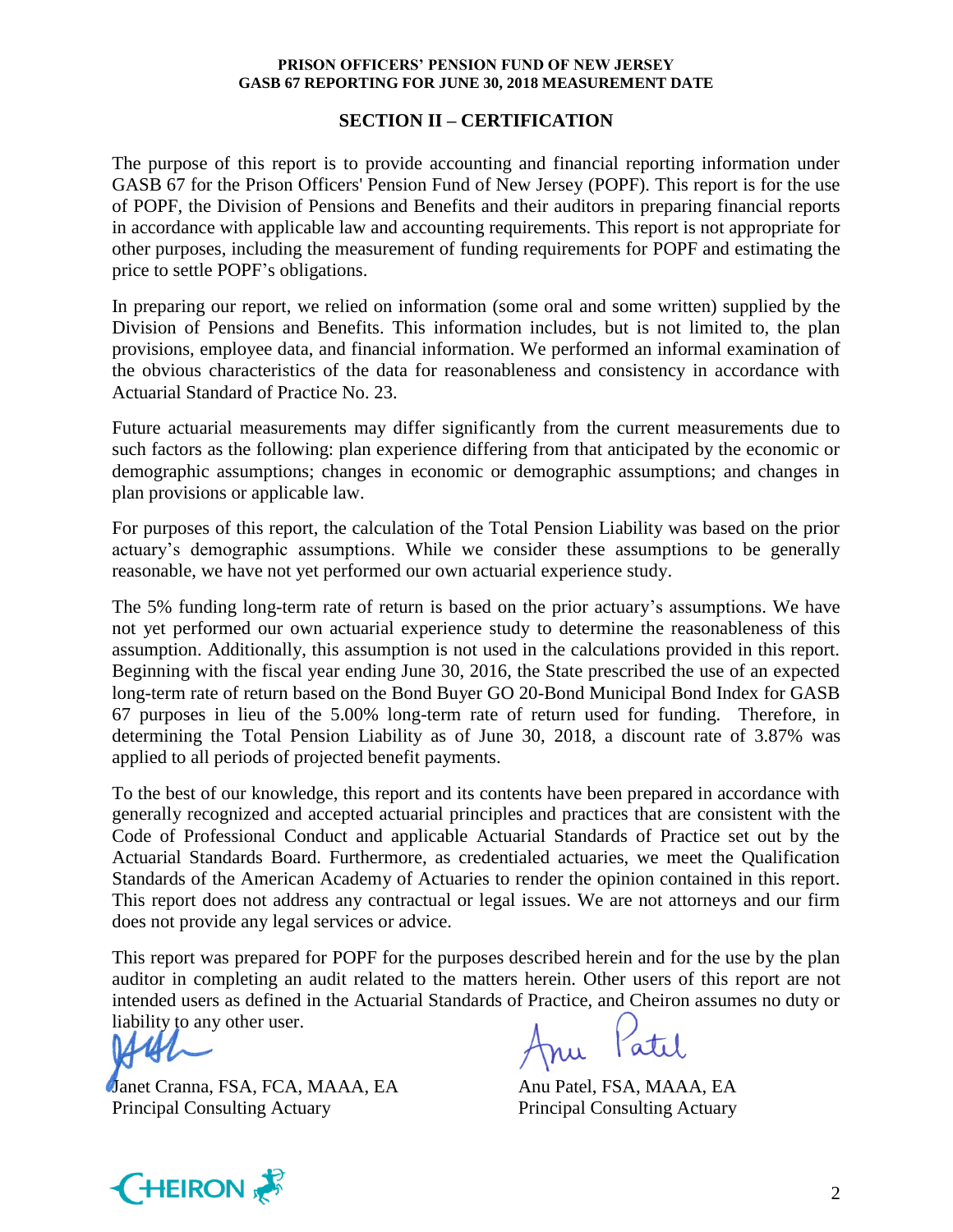#### **SECTION III – DETERMINATION OF DISCOUNT RATE**

The discount rate used to measure the Total Pension Liability was 3.58% as of June 30, 2017 and 3.87% as of June 30, 2018 and was based on the Bond Buyer GO 20-Bond Municipal Bond Index as of June 29, 2017 and June 28, 2018, respectively. This discount rate is intended to be used for accounting and financial reporting, and is not appropriate for estimating the funding contributions or the price to settle the plan's liability.

Beginning with the fiscal year ending June 30, 2016, the State prescribed the use of an expected long-term rate of return based on the Bond Buyer GO 20-Bond Municipal Bond Index for GASB 67 purposes in lieu of the 5.00% long-term rate of return used for funding. Therefore, in determining the Total Pension Liability as of June 30, 2018, a discount rate of 3.87% was applied to all periods of projected benefit payments.

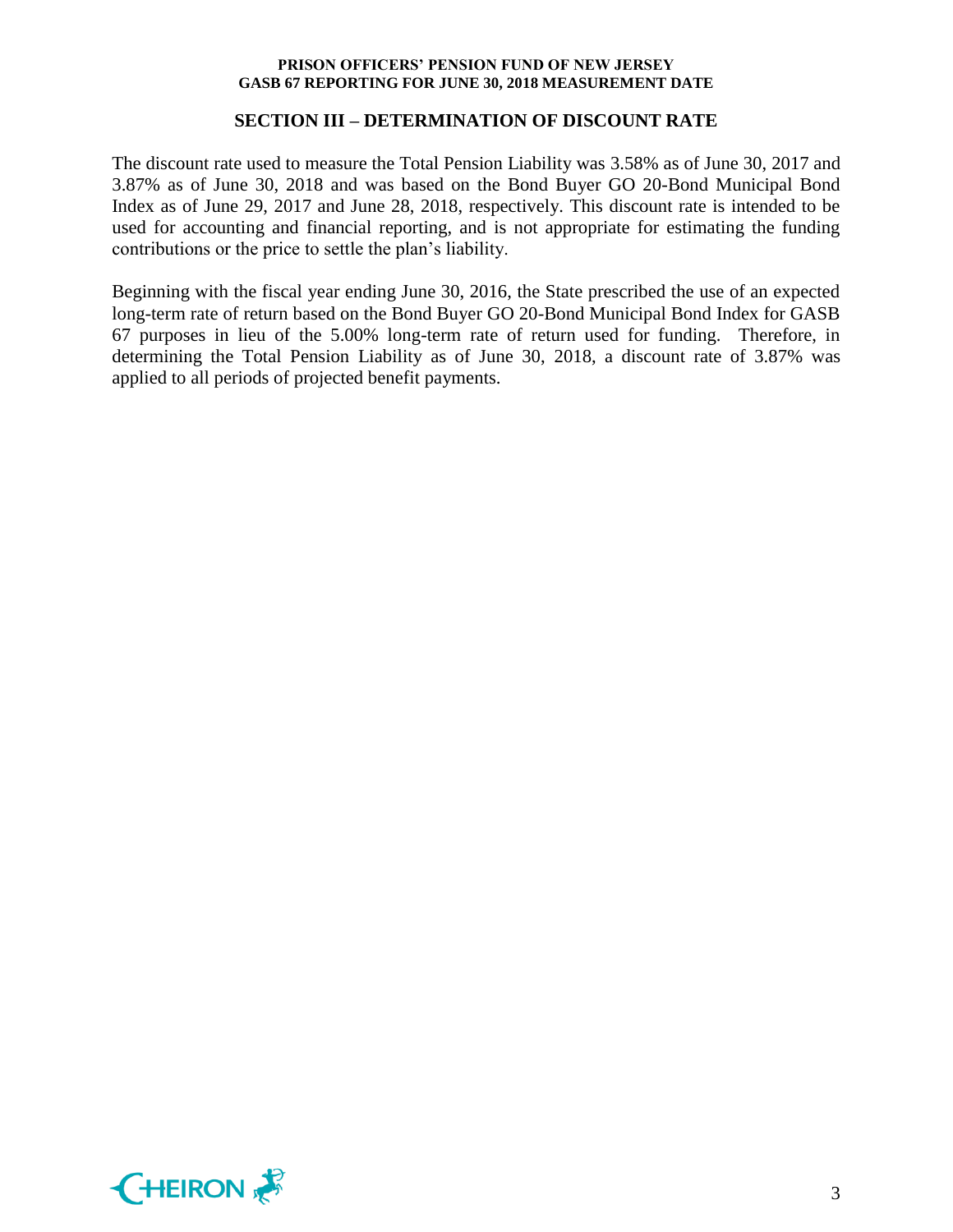## **SECTION IV – PROJECTION OF TOTAL PENSION LIABILITY**

The Total Pension Liability (TPL) at the end of the measurement year, June 30, 2018, is measured as of a valuation date of July 1, 2017 and projected to June 30, 2018. The TPL and service cost were calculated using the Entry Age Normal Cost Method as prescribed by GASB 67.

There were no significant events during the projection period of which we are aware. Because the TPL shown in the prior report was measured as of June 30, 2016 and projected to June 30, 2017, it will not match the amounts measured as of July 1, 2017 that are shown in this exhibit.

The following table shows the projection of the TPL at discount rates equal to the rate used for disclosure and plus and minus one percent from the rate used for disclosure.

| <b>Table IV-1</b><br><b>Projection of Total Pension Liability from Valuation to Measurement Date</b> |    |                  |                   |                |                         |            |
|------------------------------------------------------------------------------------------------------|----|------------------|-------------------|----------------|-------------------------|------------|
| <b>Discount Rate</b>                                                                                 |    | $2.87\%$         |                   | $3.87\%$       |                         | 4.87%      |
| <b>Total Pension Liability, 7/1/2017</b>                                                             |    |                  |                   |                |                         |            |
| Actives                                                                                              | \$ | $\Omega$         | -\$               | $\theta$       | -\$                     |            |
| Deferred Vested                                                                                      |    | $\Omega$         |                   | $\Omega$       |                         |            |
| <b>Retirees</b>                                                                                      |    | 6,307,211        |                   | 5,997,271      |                         | 5,717,279  |
| <b>Total</b>                                                                                         | \$ | 6,307,211        | $\boldsymbol{\$}$ | 5,997,271      | $\sqrt[6]{\frac{1}{2}}$ | 5,717,279  |
| <b>Service Cost</b>                                                                                  |    | $\boldsymbol{0}$ |                   | $\overline{0}$ |                         | $\theta$   |
| <b>Benefit Payments</b>                                                                              |    | (947, 877)       |                   | (947, 877)     |                         | (947, 877) |
| <b>Interest</b>                                                                                      |    | 167,511          |                   | 213,927        |                         | 255,625    |
| <b>Total Pension Liability, 6/30/2018</b>                                                            | \$ | 5,526,845        |                   | 5,263,321      | -56                     | 5,025,027  |

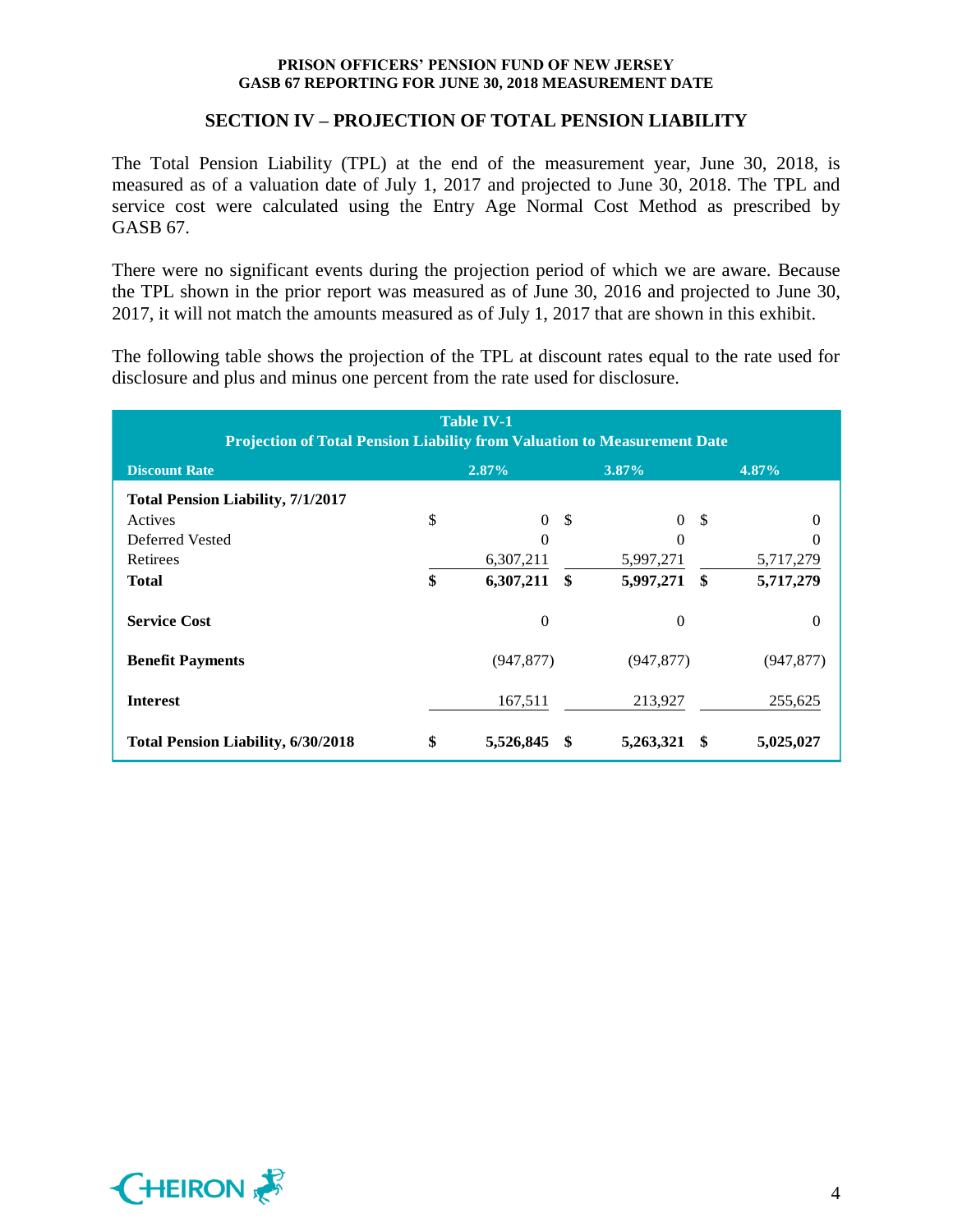#### **SECTION V – NOTE DISCLOSURES**

The following table shows the changes in the Total Pension Liability, the Plan Fiduciary Net Position (i.e., fair value of System assets), and the Net Pension Liability during the Measurement Year. There was an experience gain due to inactive mortality being higher than expected. There was also a change in assumptions as the discount rate was increased from 3.58% as of June 30, 2017 to 3.87% as of June 30, 2018. The impact of these changes are displayed on the following table.

| <b>Table V-1</b><br><b>Change in Net Pension Liability</b> |                            |                                                 |    |                                                            |    |                                                       |
|------------------------------------------------------------|----------------------------|-------------------------------------------------|----|------------------------------------------------------------|----|-------------------------------------------------------|
|                                                            | <b>Increase (Decrease)</b> |                                                 |    |                                                            |    |                                                       |
|                                                            |                            | <b>Total Pension</b><br><b>Liability</b><br>(a) |    | <b>Plan Fiduciary</b><br><b>Net Position</b><br><b>(b)</b> |    | <b>Net Pension</b><br><b>Liability</b><br>$(a) - (b)$ |
| <b>Balances at 6/30/2017</b>                               | \$                         | 6,477,263                                       | \$ | 5,620,868                                                  | \$ | 856,395                                               |
| Changes for the year:                                      |                            |                                                 |    |                                                            |    |                                                       |
| Service cost                                               |                            | $\Omega$                                        |    |                                                            |    | $\Omega$                                              |
| Interest                                                   |                            | 215,068                                         |    |                                                            |    | 215,068                                               |
| Changes of benefits                                        |                            | $\theta$                                        |    |                                                            |    | $\Omega$                                              |
| Differences between expected and actual experience         |                            | (407, 471)                                      |    |                                                            |    | (407, 471)                                            |
| Changes of assumptions                                     |                            | (73,662)                                        |    |                                                            |    | (73,662)                                              |
| Contributions - employer                                   |                            |                                                 |    | 484,565                                                    |    | (484, 565)                                            |
| Contributions - member                                     |                            |                                                 |    | $\Omega$                                                   |    | $\Omega$                                              |
| Net investment income                                      |                            |                                                 |    | 70,215                                                     |    | (70,215)                                              |
| Benefit payments                                           |                            | (947, 877)                                      |    | (947, 877)                                                 |    | $\Omega$                                              |
| Administrative expense                                     |                            |                                                 |    | (4,315)                                                    |    | 4,315                                                 |
| Net changes                                                |                            | (1,213,942)                                     |    | (397, 412)                                                 |    | (816, 530)                                            |
| <b>Balances at 6/30/2018</b>                               |                            | 5,263,321                                       | \$ | 5,223,456                                                  | \$ | 39,865                                                |

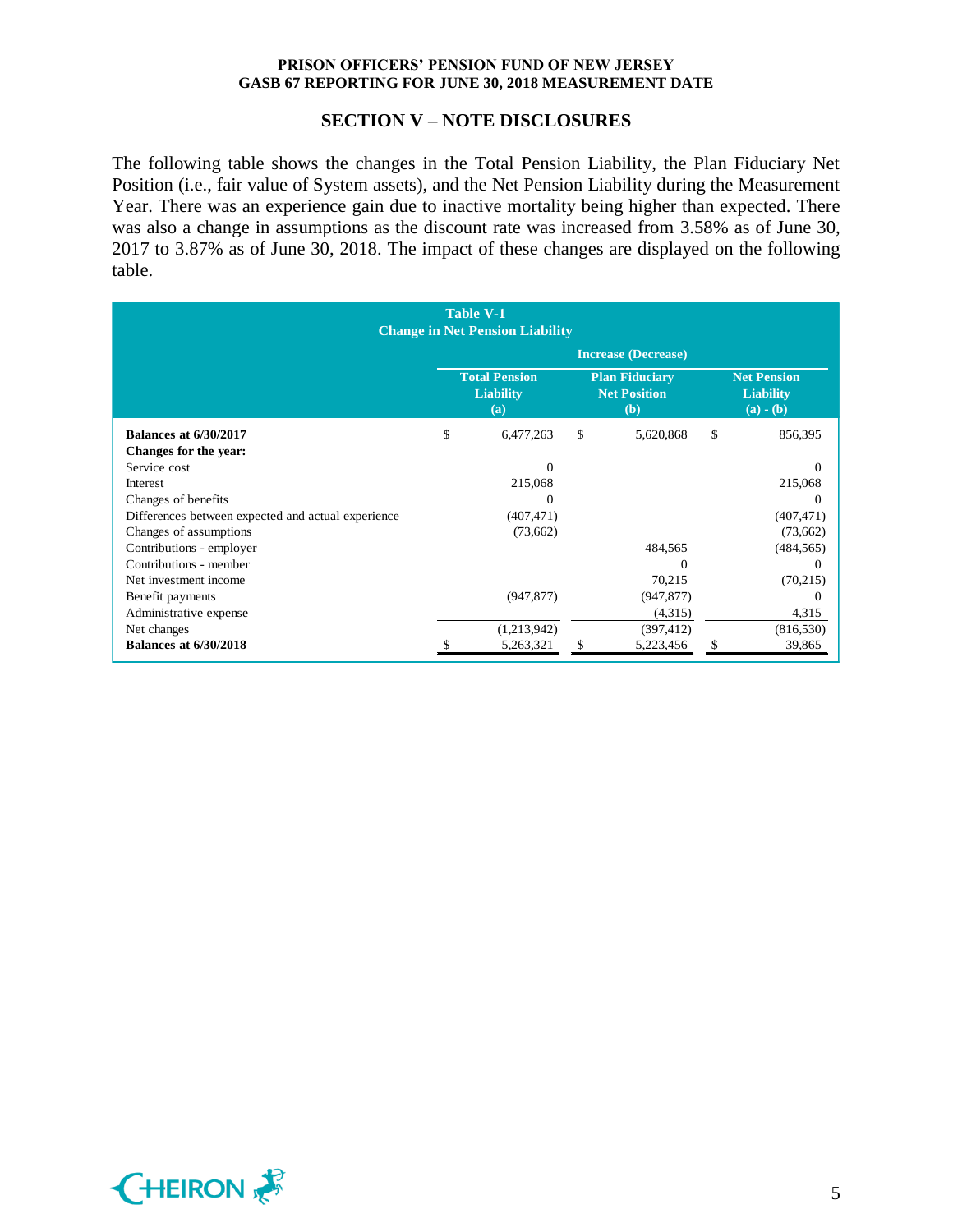#### **SECTION V – NOTE DISCLOSURES**

Changes in the discount rate affect the measurement of the TPL. Lower discount rates produce a higher TPL and higher discount rates produce a lower TPL. Because the discount rate does not affect the measurement of assets, the percentage change in the NPL can be very significant for a relatively small change in the discount rate. The following table shows the sensitivity of the NPL to the discount rate.

| <b>Table V-2</b><br><b>Sensitivity of Net Pension Liability to Changes in Discount Rate</b> |    |                                      |    |                                     |     |                                      |
|---------------------------------------------------------------------------------------------|----|--------------------------------------|----|-------------------------------------|-----|--------------------------------------|
|                                                                                             |    | $1\%$<br><b>Decrease</b><br>$2.87\%$ |    | <b>Discount</b><br>Rate<br>$3.87\%$ |     | $1\%$<br><b>Increase</b><br>$4.87\%$ |
| <b>Total Pension Liability</b><br><b>Plan Fiduciary Net Position</b>                        | \$ | 5,526,845<br>5,223,456               | -S | 5,263,321<br>5,223,456              | - S | 5,025,027<br>5,223,456               |
| Net Pension Liability                                                                       |    | 303,389                              | S  | 39,865                              | \$  | (198, 429)                           |
| Plan Fiduciary Net Position as a<br>Percentage of the Total Pension Liability               |    | 94.5%                                |    | 99.2%                               |     | 103.9%                               |

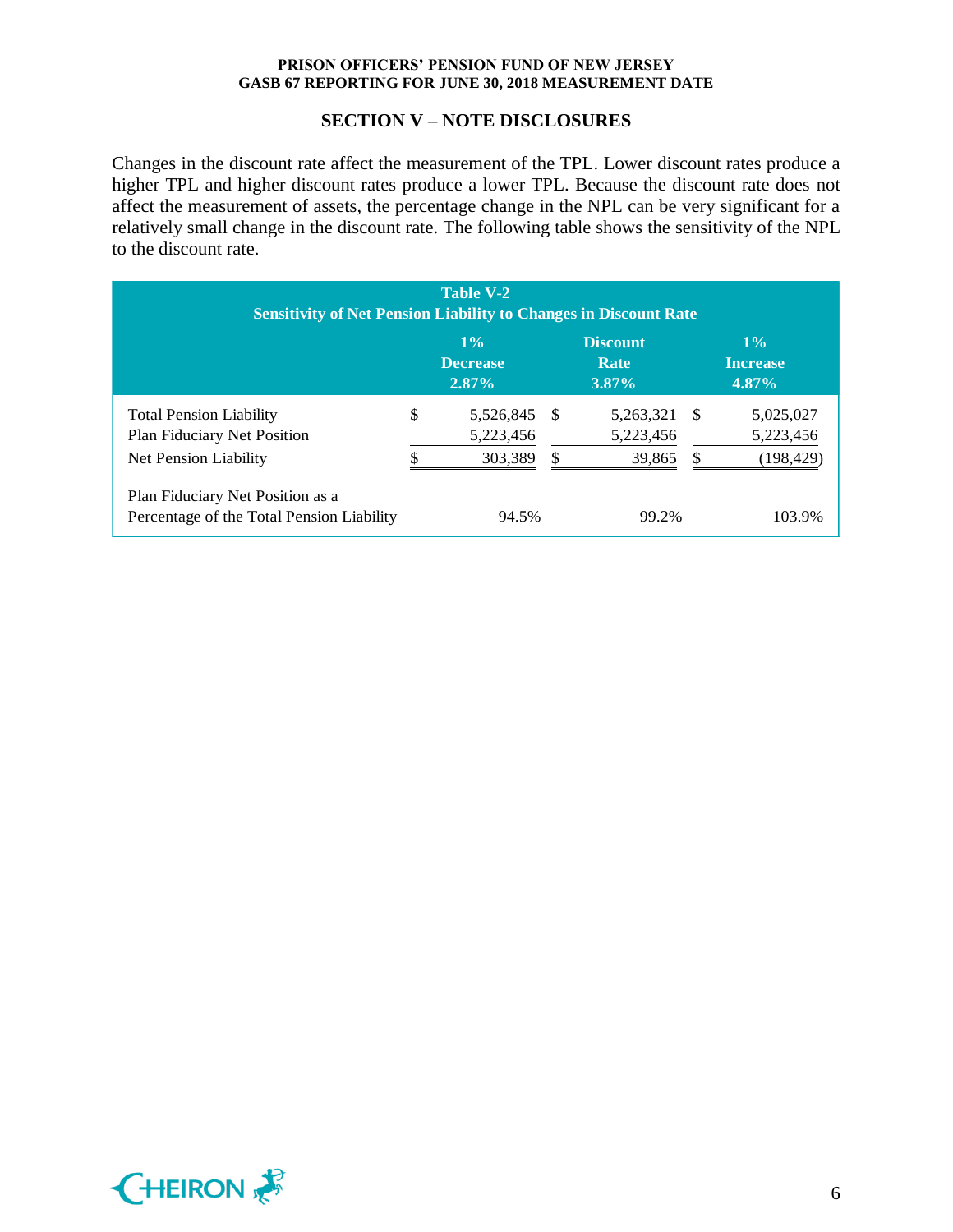## **SECTION VI – REQUIRED SUPPLEMENTARY INFORMATION**

If an Actuarially Determined Contribution (ADC) is calculated, the following schedule is required. An ADC is a contribution amount determined in accordance with Actuarial Standards of Practice.

| <b>Table VI-1</b><br><b>Schedule of Employer Contributions</b>                                                |                 |          |                 |  |
|---------------------------------------------------------------------------------------------------------------|-----------------|----------|-----------------|--|
|                                                                                                               | <b>FYE 2018</b> |          | <b>FYE 2017</b> |  |
| Actuarially Determined Contribution*<br>Contributions in Relation to the Actuarially Determined Contribution* | \$              | $\theta$ | -S              |  |
| Contribution Deficiency/(Excess)                                                                              |                 |          |                 |  |
| Covered-Employee Payroll<br>Contributions as a Percentage of Covered-Employee Payroll                         | \$<br>N/A       | $\Omega$ | -8<br>N/A       |  |

*\**Excludes \$552,131 and \$484,565 paid from the Pension Adjustment Fund for cost-of-living adjustments paid during the fiscal years ending June 30, 2017 and June 30, 2018, respectively.

The following summarizes key methods and assumptions used to determine the Actuarially Determined Contribution for FYE 2018.

| <b>Valuation Date:</b>         | July 1, 2016                                                                                                                                                                                                                                                                                       |
|--------------------------------|----------------------------------------------------------------------------------------------------------------------------------------------------------------------------------------------------------------------------------------------------------------------------------------------------|
| Timing:                        | Actuarial determined contributions are calculated as of the July 1<br>preceding the fiscal year in which contributions are made.                                                                                                                                                                   |
| Actuarial cost method:         | Projected Unit Credit                                                                                                                                                                                                                                                                              |
| Amortization method:           | Level dollar                                                                                                                                                                                                                                                                                       |
| Remaining amortization period: | One year                                                                                                                                                                                                                                                                                           |
| Asset valuation method:        | Market Value                                                                                                                                                                                                                                                                                       |
| Investment rate of return:     | 5.00%                                                                                                                                                                                                                                                                                              |
| Mortality:                     | <i>Healthy:</i> RP-2000 Combined Healthy Mortality Tables projected<br>on a generational basis from the base year of 2000 to 2014 using<br>Projection scale BB as the base tables. Tables are further projected<br>beyond the valuation date using the Conduent Modified 2014<br>projection scale. |
|                                | Disabled: RP-2000 Disabled Mortality                                                                                                                                                                                                                                                               |

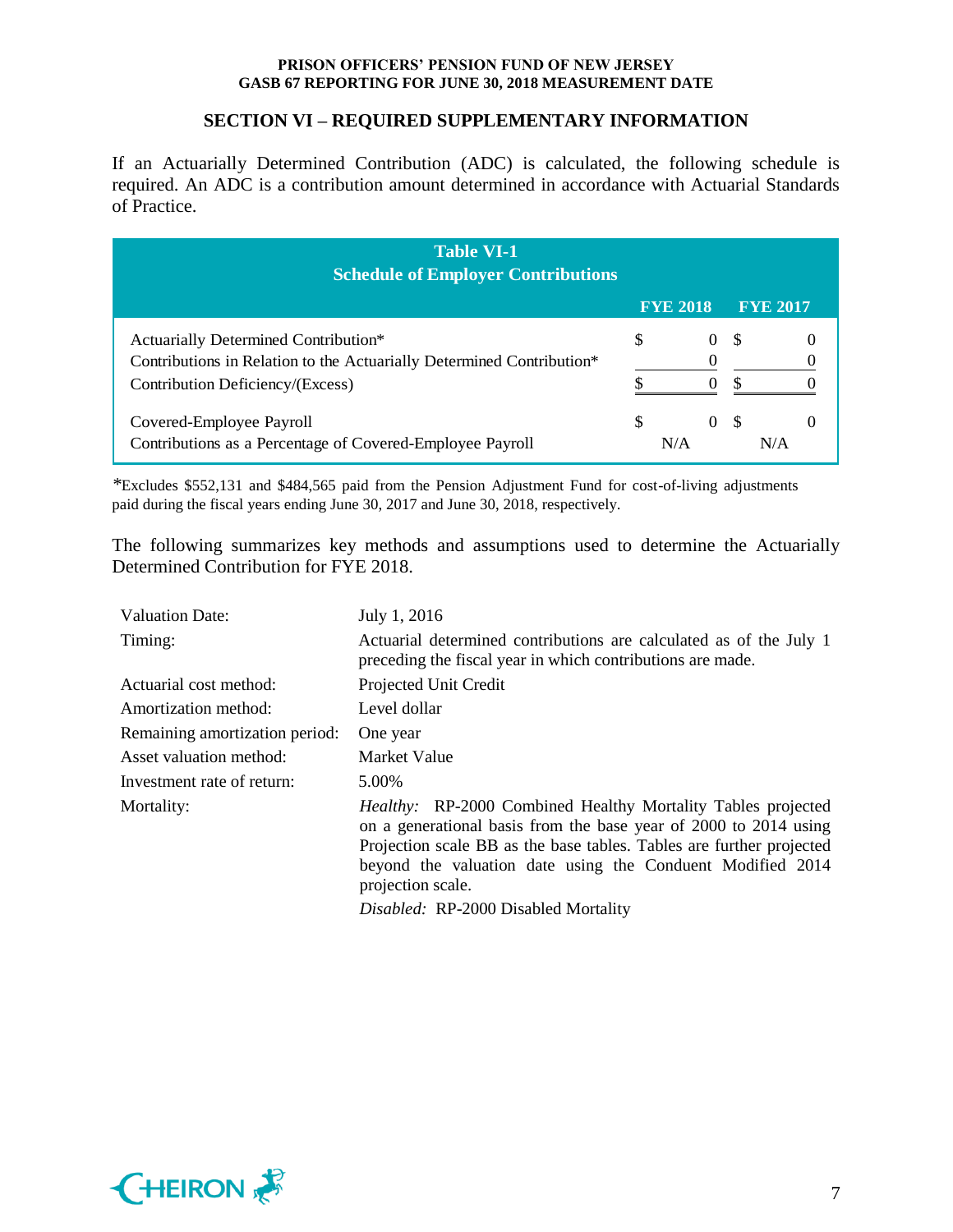## **APPENDIX A – MEMBERSHIP INFORMATION**

| <b>Plan Membership</b>              |    |         |     |         |  |
|-------------------------------------|----|---------|-----|---------|--|
| July 1, 2017<br><b>July 1, 2016</b> |    |         |     |         |  |
| Active                              |    |         |     |         |  |
| <b>Terminated Vested</b>            |    |         |     |         |  |
| <b>Inactive Receiving Benefits</b>  |    | 77      |     | 90      |  |
| Total                               |    | 77      |     | 90      |  |
| <b>Annual Retirement Allowances</b> | £. | 488,522 | \$. | 579,478 |  |

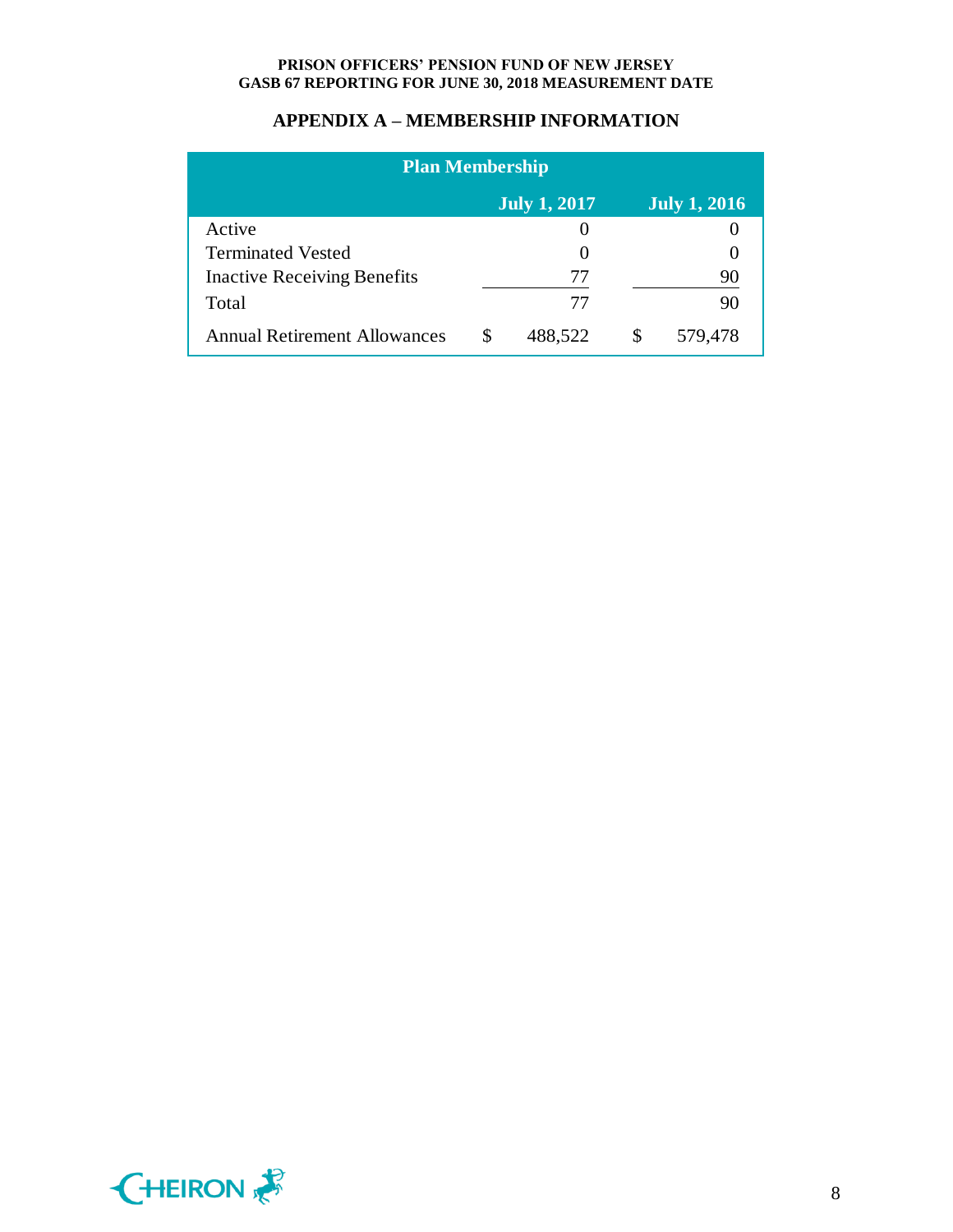# **APPENDIX B – ACTUARIAL ASSUMPTIONS AND METHODS**

# **A. Actuarial Assumptions**

| 1. Investment Rate of<br><b>Return</b>      | For GASB: 3.87% compounded annually.                                                                                                                                                                                                                                                      |
|---------------------------------------------|-------------------------------------------------------------------------------------------------------------------------------------------------------------------------------------------------------------------------------------------------------------------------------------------|
|                                             | For funding: 5.00% compounded annually.                                                                                                                                                                                                                                                   |
| 2. Salary Increases                         | Not applicable                                                                                                                                                                                                                                                                            |
| 3. Mortality                                | RP-2000 Combined Healthy Mortality Tables projected on a<br>generational basis from the base year of 2000 to 2014 using<br>Projection scale BB as the base tables and the tables will be further<br>projected beyond the valuation date using the Buck Modified 2014<br>projection scale. |
|                                             | RP-2000 disabled retiree mortality table is used for the period after<br>disability retirement for disability retirements.                                                                                                                                                                |
| 4. Withdrawal                               | Not applicable                                                                                                                                                                                                                                                                            |
| 5. Disability                               | Not applicable                                                                                                                                                                                                                                                                            |
| 6. Retirement Age                           | Not applicable                                                                                                                                                                                                                                                                            |
| 7. Family Composition<br><b>Assumptions</b> | Males are assumed to be 3 years older than females.<br>No assumption was made for children.                                                                                                                                                                                               |

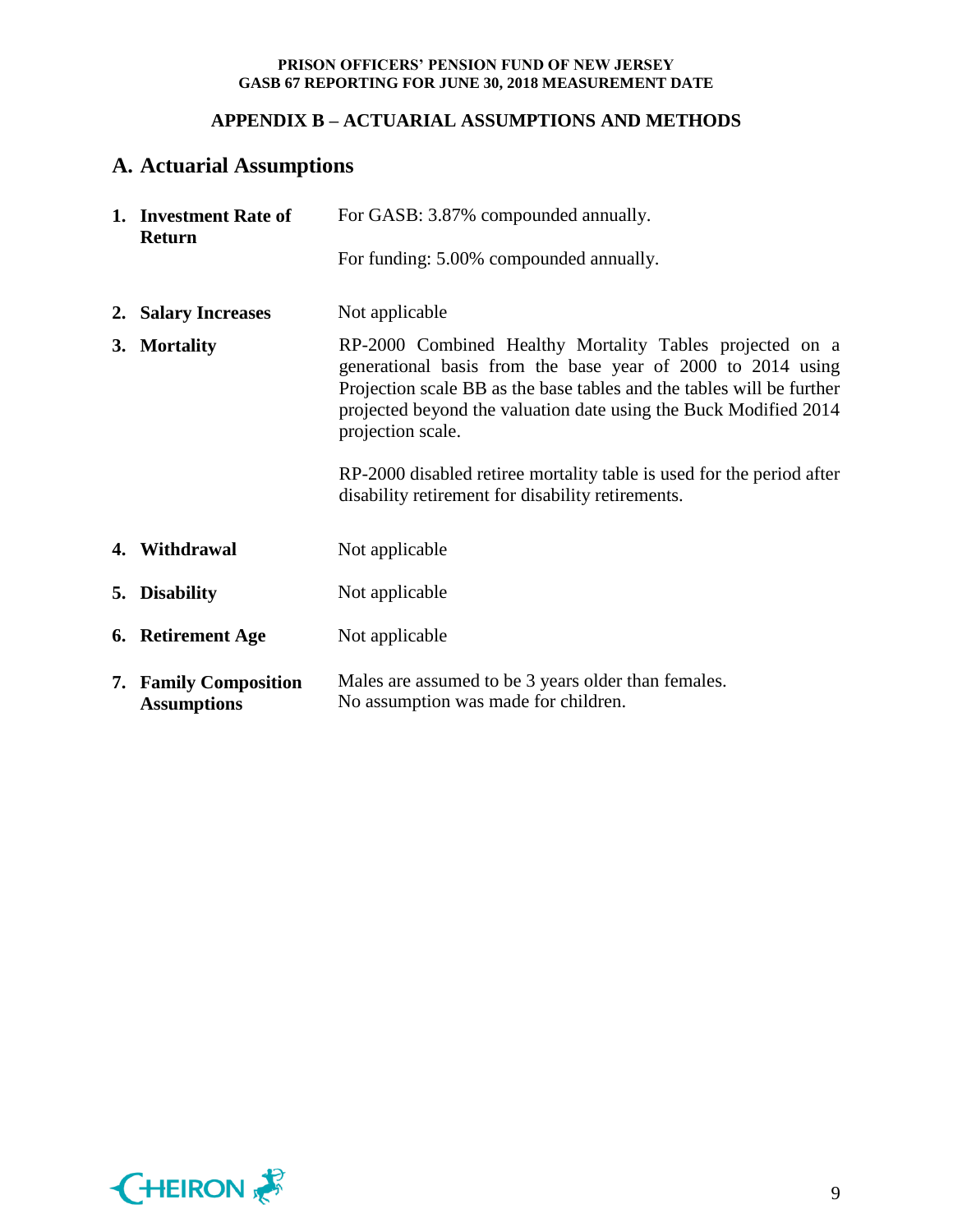# **APPENDIX B – ACTUARIAL ASSUMPTIONS AND METHODS**

# **B. Actuarial Methods**

The actuarial methods used for determining State contributions are described as follows.

## **1. Actuarial Cost Method**

The actuarial cost method for funding calculations is the Projected Unit Credit Cost Method.

The actuarial liability is calculated as the actuarial present value of the projected benefits allocated to periods prior to the valuation year. The unfunded actuarial liability is the actuarial liability on the valuation date less the actuarial value of assets.

The unfunded actuarial liability as of July 1, 1988 was amortized over a closed period of 14 years. Without additional guidance, we have assumed that the unfunded actuarial liability will be amortized over one year.

#### **2. Asset Valuation Method**

Assets are valued at book value, which is equivalent to market value

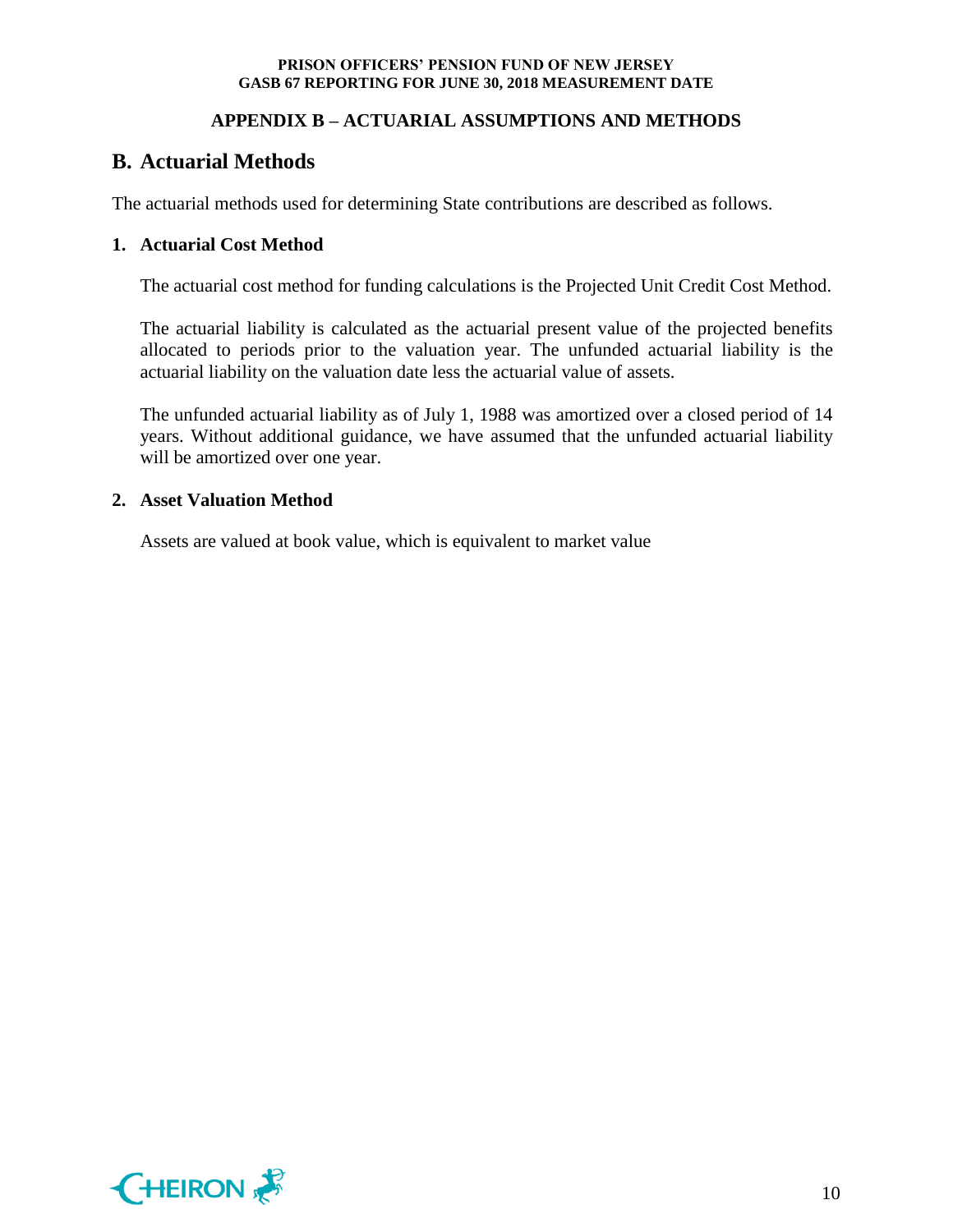## **APPENDIX C – SUMMARY OF PLAN PROVISIONS**

This summary of Plan provisions provides an overview of the major provisions of the POPF used in the actuarial valuation. It is not intended to replace the more precise language of the NJ State Statutes, Title 43, Chapter 7, and if there is any difference between the description of the plan herein and the actual language in the NJ State Statutes, the NJ State Statutes will govern.

## **1. Eligibility of Membership**

Employees of State penal institutions, employed prior to January 1, 1960 who did not transfer to the Police & Firemen's Retirement System in accordance with Chapter 205 of Public Law 1989. The System no longer accepts new members.

#### **2. Plan Year**

The 12-month period beginning on July 1 and ending on June 30.

## **3. Service Credit**

A year is credited for each year an employee is a member of the retirement system.

## **4. Average Final Compensation (AFC)**

Average annual compensation for the three years immediately preceding retirement, (Effective June 30, 1996, Chapter 113, P.L. 1997 provided that the amount of compensation used for employer and member contributions and benefits under the program cannot exceed the compensation limitation of Section 401(a) (17) of the Internal Revenue Code.)

### **5. Accumulated Deductions**

The sum (without interest) of all required amounts deducted from the compensation of a member or contributed by him or on his behalf.

#### **6. Benefits**

#### **a) Service Retirements**

25 years of service, or age 55 and 20 years of service. The benefit is a life annuity equal to the greater of  $(1)$ ,  $(2)$ , and  $(3)$  as follows:

- (1) 2% of AFC up to 30 years of service plus 1% for each year in excess of 30 and prior to age 65;
- (2) 50% of final pay; and
- (3) For a member with 25 years of service, 2% of AFC up to 30 years of service plus 1% for each year in excess of 30.

# **b) Vested Retirements**

Eligible upon termination of employment. Benefits are summarized as follows:

- (1) Termination with 10 or more years of service: Benefit is a deferred life annuity payable at age 55 equal to 2% of AFC for service up to 30 years plus 1% for service over 30 years.
- (2) Termination with less than 10 years of service: Refund of accumulated deductions.

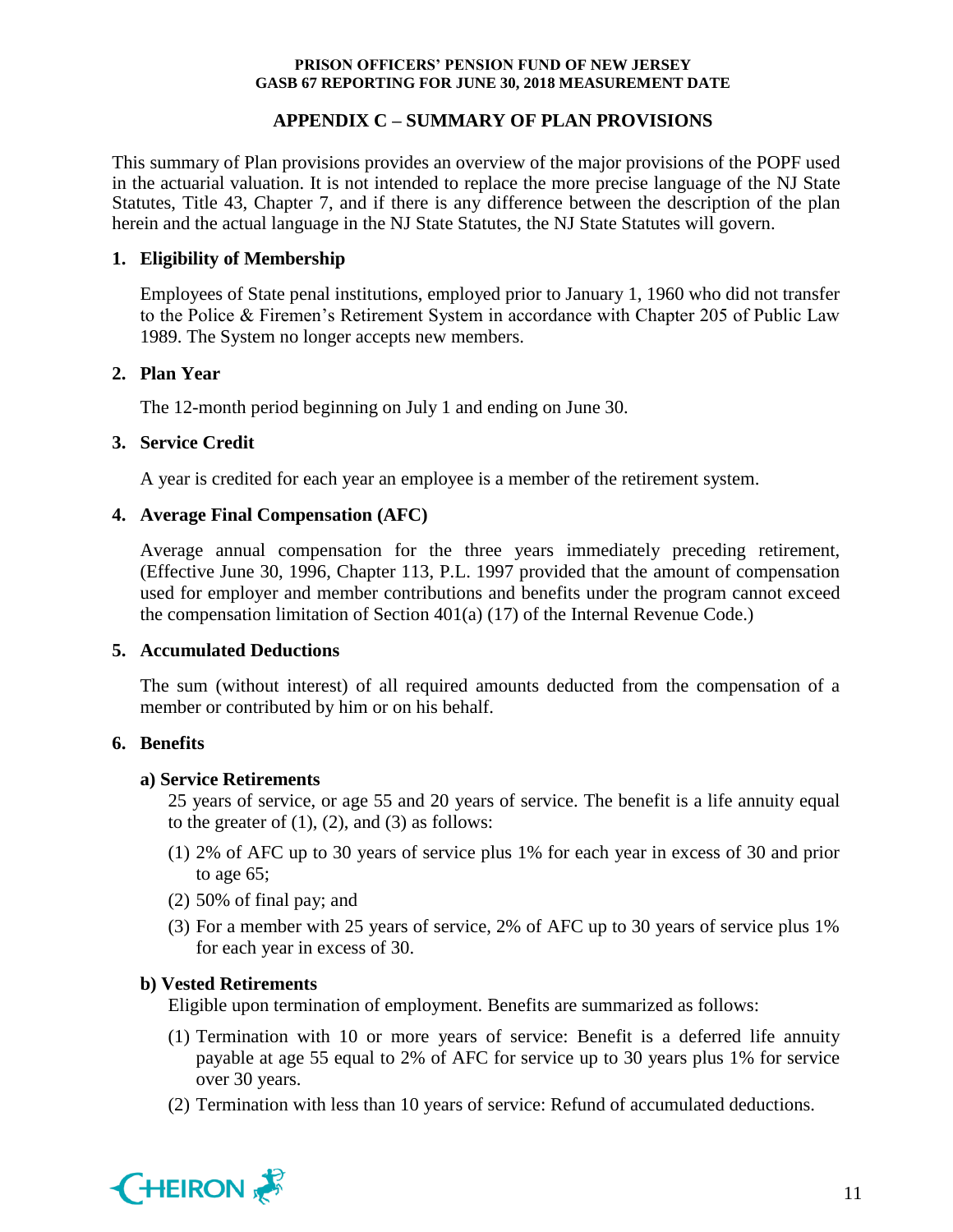## **APPENDIX C – SUMMARY OF PLAN PROVISIONS**

### **c) Ordinary Disability Retirement**

Permanent and total disability for causes other than as a direct result of a traumatic event occurring during the performance of regular or assigned duties. Benefit is an immediate life annuity equal to ½ of AFC.

## **d) Accidental Disability Retirement**

Permanent and total disability as a direct result of a traumatic events occurring while performing regular or assigned duties. Benefit is an immediate life annuity of ⅔ of AFC.

#### **e) Death Benefits**

Spouse must be either married to the member prior to retirement, or at least five years before the member's death. Benefit is an annuity equal to 25% of member's AFC, plus an additional 15% for one surviving dependent child or 25% for at least two surviving dependent children.

If there is no surviving spouse or spouse remarries, an annuity equal to 20% of member's AFC will be given to one surviving dependent child, or 35% of the member's AFC to two surviving dependent children, or 50% of the member's AFC to three or more surviving dependent children.

If there is no surviving spouse or child, an annuity equal to 25% of member's AFC will be given to one dependent parent or 40% to two dependent parents, provided the member has not retired.

Minimum spousal annuity is \$1,600 per annum. If no other benefit is payable prior to retirement, the member's beneficiary will receive the accumulated deductions.

# **f) Cost-of-Living Adjustments**

Cost-of-living increases are granted to retired members and their eligible survivors in accordance with the Pension Adjustment Act. The additional liability due to the pension adjustment is paid by the Pension Adjustment Fund, which was established pursuant to Chapter 143, P.L. 1958. Chapter 78, P.L. 2011 suspended the cost of living adjustments for current and future retirees and beneficiaries until reactivated as permitted by law.

### **7. Employee Contributions**

Each member contributes 6% of compensation.

# **8. Changes in Plan Provisions Since Last Valuation**

None.

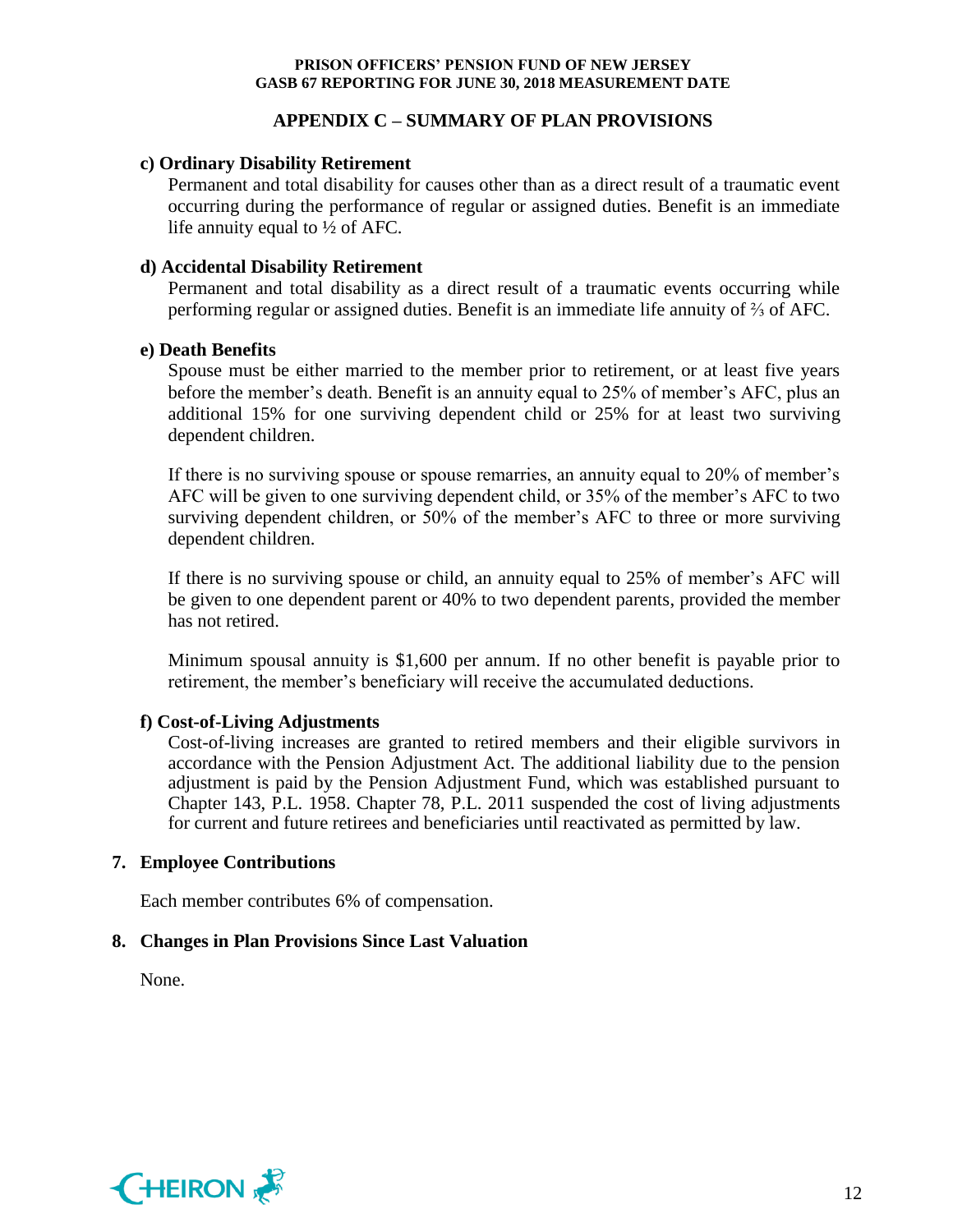## **APPENDIX D – GLOSSARY OF TERMS**

## **1. Actuarially Determined Contribution**

A target or recommended contribution for the reporting period, determined in conformity with Actuarial Standards of Practice based on the most recent measurement available when the contribution for the reporting period was adopted.

## **2. Actuarial Valuation Date**

The date as of which an actuarial valuation is performed. This date may be up to 24 months prior to the measurement date and up to 30 months prior to the employer's reporting date.

## **3. Entry Age Actuarial Cost Method**

The actuarial cost method required for GASB 67 calculations. Under this method, the actuarial present value of the projected benefits of each individual included in an actuarial valuation is allocated on a level basis over the earnings of the individual between entry age and assumed exit ages. The portion of this actuarial present value allocated to a valuation year is called the Service Cost. The portion of this actuarial present value not provided for at a valuation date by the actuarial present value of future service costs is called the Total Pension Liability.

#### **4. Measurement Date**

The date as of which the Total Pension Liability and Plan Fiduciary Net Position are measured. The Total Pension Liability may be projected from the Actuarial Valuation Date to the Measurement Date. The Measurement Date must be the same as the Reporting Date for the plan.

#### **5. Net Pension Liability**

The liability of employers and nonemployer contributing entities for employees for benefits provided through a defined benefit pension plan. It is calculated as the Total Pension Liability less the Plan Fiduciary Net Position.

#### **6. Plan Fiduciary Net Position**

The fair or market value of assets.

# **7. Reporting Date**

The last day of the plan or employer's fiscal year.